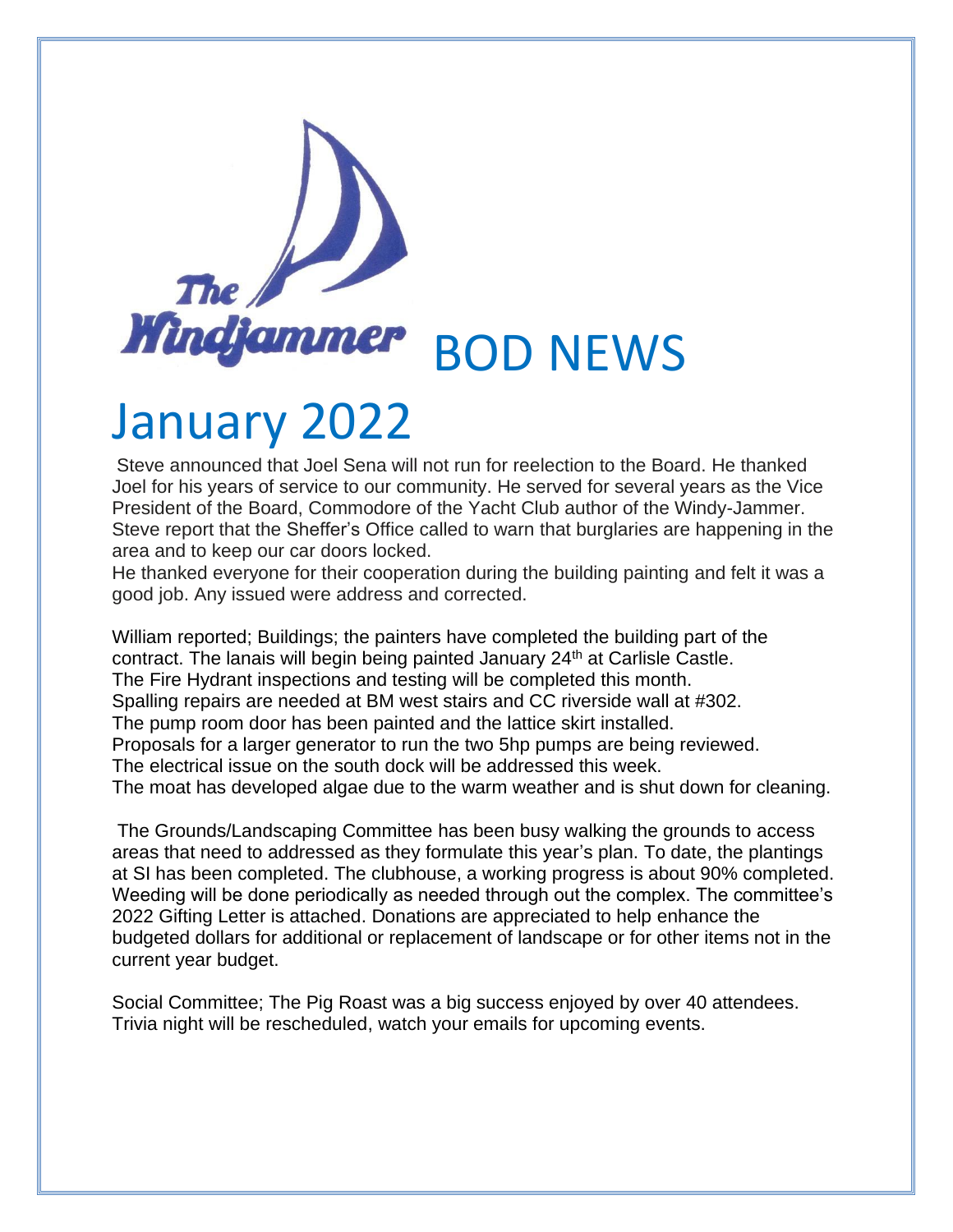Finance Committee; the committee is reviewing what large projects are scheduled for this year to determine if they need to be done this year or possibility moved to a later year.

We are looking for a volunteer for the Grounds/Landscaping Committee and Building Coordinators for BM and SI. Please email William if you are interest.

Lanai painting has been completed at Carlisle Castle. The entire building was completed in **one day** and as a resident I am pleased. I had no issues, the workers were neat, quick and the foreman returned to check the work.

Annual Members Meeting will be held February 8<sup>th</sup> at 7:00pm at the club house. If you are not attending, please submit your proxy as we need a quorum to hold the meeting . No election was necessary this year as we have two candidates volunteer to fill the two open positions on the board.

## **"Snowbird Reminders":**

Owners with one car are required as per our rules to park in their deed space. Only your second car should be in a guest space. The south side of the complex has limited guest parking and with our snowbirds back guest parking is limited.

Construction can only take place during the hours of Monday through Saturday 8:00 am to 5:00 pm. NO work allowed on Sunday. All debris, materials and vehicles shall be removed within 30 minutes after the end of each construction day.

A Contractor Sign In and questionnaire is required for all Contractors. Please refer to your Condo Rules and Regulations.

A list of projects that require a permit is in your Rules and Regulations. If you don't have the updates version of September 16, 2020 it is on our website

As a reminder the minutes of the Board Meetings are on our website.

Building coordinators please post in the Laundry Room.

Mary Lou and the BOD,